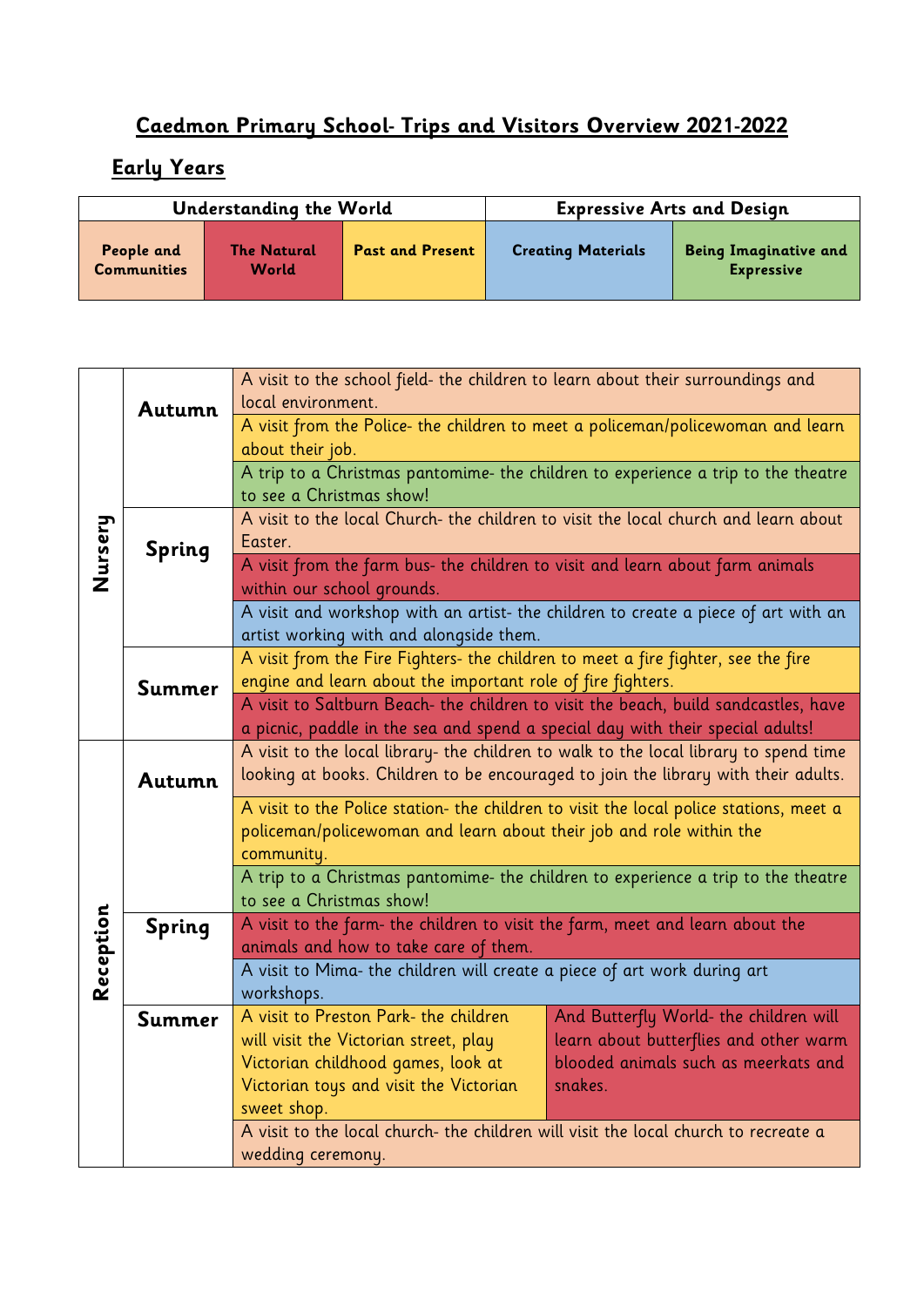|  |  | Literacy   History   Geography   Science   PSHE |  |  | Art |  |  |
|--|--|-------------------------------------------------|--|--|-----|--|--|
|--|--|-------------------------------------------------|--|--|-----|--|--|

|          |               | A visit from a grandparent to talk about childhood, life changes and     |  |  |
|----------|---------------|--------------------------------------------------------------------------|--|--|
|          | Autumn        | memories from school.                                                    |  |  |
|          |               | A visit to Grangetown Fire Station- the children to visit the local fire |  |  |
|          |               | station to learn about keeping safe.                                     |  |  |
|          |               | A visit to the Dorman Museum- Enchanted Wood workshop- the               |  |  |
|          | Spring        | children to learn about living things and their habitats including       |  |  |
|          |               | woodlands and trees.                                                     |  |  |
|          |               | A visit from the dentist/dental nurse- the children to learn about oral  |  |  |
|          |               | health and hygiene.                                                      |  |  |
| Year One |               | A visit to a Buddhist temple in Summer 1                                 |  |  |
|          | <b>Summer</b> | Contact info: Temple Visit                                               |  |  |
|          |               | <b>Buddhist Centre</b>                                                   |  |  |
|          |               | 81 Victoria Road                                                         |  |  |
|          |               | Darlington DL1 5JQ                                                       |  |  |
|          |               | 01325 635265                                                             |  |  |
|          |               | A visit to the Trincomalee ship at Hartlepool- the children to take part |  |  |
|          |               | in a guided tour of the boat and workshop.                               |  |  |
|          |               | A visit from Caterlink- the children to make chapatti bread and learn    |  |  |
|          |               | about cooking and nutrition.                                             |  |  |
|          |               | An overnight adventure to Boggle Hole- the children to visit Robin       |  |  |
|          |               | Hoods Bay and Whitby.                                                    |  |  |
|          |               | A visit to Kirkleatham Owl Sanctuary – the children to take part in a    |  |  |
|          | Autumn        | guided tour, a session with the animals and a workshop about             |  |  |
|          |               | predators and prey.                                                      |  |  |
|          |               | A walk to the Cenotaph to lay a wreath of poppies.                       |  |  |
|          |               | A visit to the Danby Moors Centre- the children to take part in a        |  |  |
|          | <b>Spring</b> | treasure hunt using maps, co-ordinates and compasses to develop map      |  |  |
|          |               | skills.                                                                  |  |  |
|          |               | A visit from the school nurse- the children to learn about personal      |  |  |
| Two      |               | hygiene and health.                                                      |  |  |
|          |               | A visit to Mima- the children will create a piece of art work during art |  |  |
| Year     |               | workshops.                                                               |  |  |
|          |               | A visit to a mosque in Summer 1                                          |  |  |
|          | <b>Summer</b> | Contact info: Mosque Visit                                               |  |  |
|          |               | 133a Waterloo Road                                                       |  |  |
|          |               | Middlesbrough TS1 3JB                                                    |  |  |
|          |               | 01642 245855                                                             |  |  |
|          |               | 07900112929                                                              |  |  |
|          |               | (Daud Bashir)                                                            |  |  |
|          |               | A visit to the Stockton and Darlington Railway Museum- the children to   |  |  |
|          |               | take part in a guided tour and history workshop.                         |  |  |

**KS1**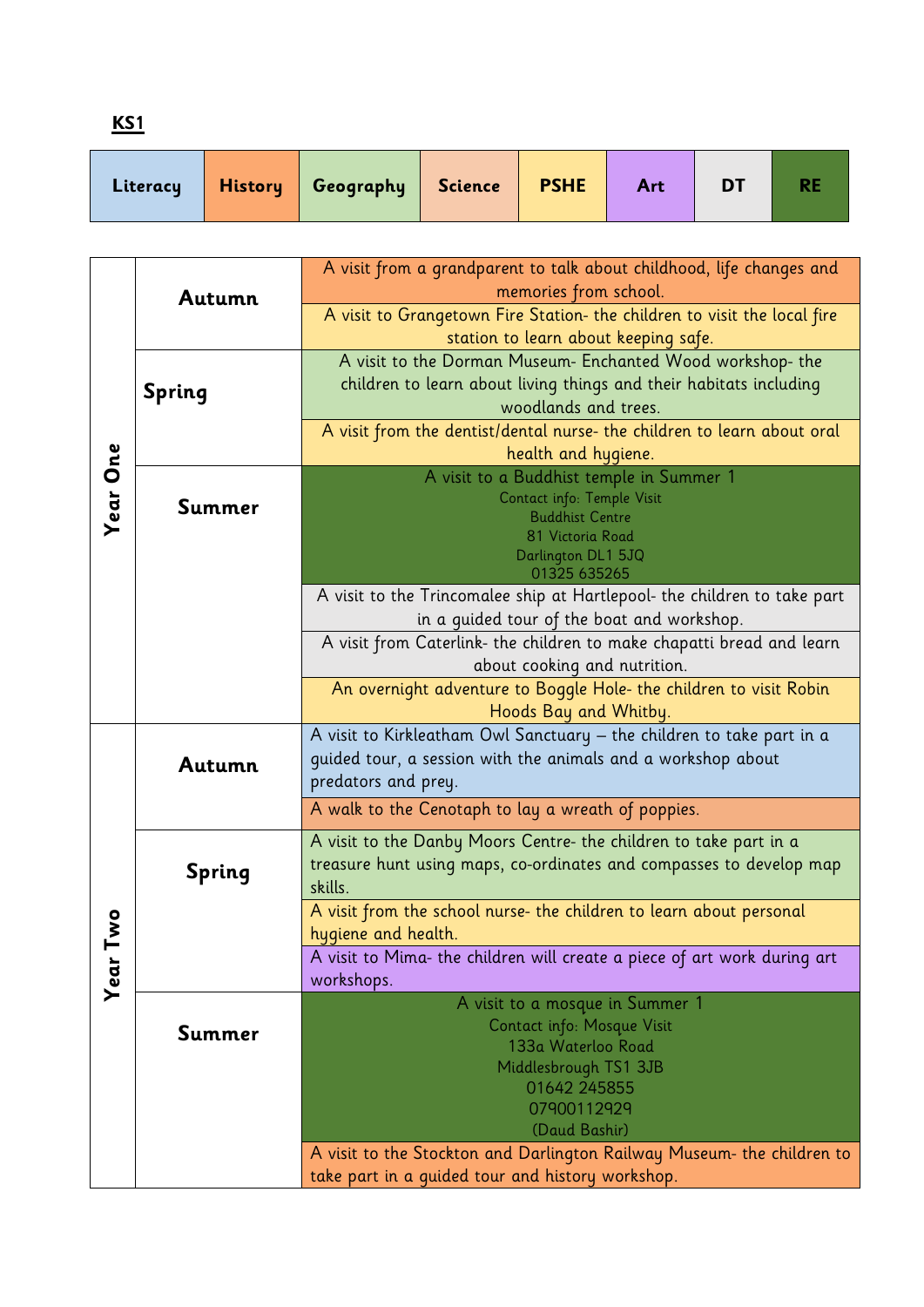|  | A visit to TESCO- the children to visit the bakery.                |
|--|--------------------------------------------------------------------|
|  | An overnight adventure to Boggle Hole- the children to visit Robin |
|  | Hoods Bay and Whitby.                                              |

**KS2**

| Literacy |  | History   Geography   Science   PSHE |  |  | <b>Art</b> | <b>DT</b> | <b>R</b> |
|----------|--|--------------------------------------|--|--|------------|-----------|----------|
|----------|--|--------------------------------------|--|--|------------|-----------|----------|

|                   |               | A visit to Ryedale Folk Museum- the children to learn about the Stone      |
|-------------------|---------------|----------------------------------------------------------------------------|
|                   | Autumn        | Age to the Iron Age.                                                       |
|                   |               | A visit to the Danby Moors Centre- the children to take part in the rivers |
|                   |               | workshop and an orienteering workshop.                                     |
|                   | <b>Spring</b> | A visit to Arbeia - the children to take part in workshops including a     |
|                   |               | virtual dig and Arbeia on Tour and a visit to Vindalanda.                  |
|                   |               | A visit from the School Nurse- the children to learn about the effects of  |
|                   |               | alcohol, drugs and tobacco on their bodies.                                |
| <b>Year Three</b> | <b>Summer</b> | A visit to a Hindu temple in Summer 1.                                     |
|                   |               | Contact info: Temple Visit                                                 |
|                   |               | Hindu Cultural Society                                                     |
|                   |               | 54 Westbourne Grove, Middlesbrough TS3 6EF                                 |
|                   |               | 01642 218428 (Mrs Law)                                                     |
|                   |               |                                                                            |
|                   |               | A visit to Sunderland Winter Gardens- the children to take part in a       |
|                   |               | natural world workshop- Bones and Skeletons. They will investigate the     |
|                   |               | similarities and differences of animal bones.                              |
|                   |               | A visit from a representative from a local Bank- the children to learn     |
|                   |               | about the concept of borrowing money, interest rates, risks and benefits.  |
|                   |               | A visit to Jarrow Hall, Newcastle- the children will take part in a        |
|                   | Autumn        | workshop and a guided tour of the Anglo-Saxon museum.                      |
|                   |               | A visit to Mima, Middlesbrough - the children to take part in a bespoke    |
|                   |               | art workshop related to their art topic surrealism including sketching and |
|                   |               | drawing.                                                                   |
|                   |               | A visit to a mosque in Autumn 2.                                           |
|                   |               | <b>Contact info: Mosque Visit</b>                                          |
|                   |               | 133a Waterloo Road                                                         |
|                   |               | Middlesbrough TS1 3JB                                                      |
|                   |               | 01642 245855                                                               |
|                   |               | 07900112929                                                                |
| Year Four         |               | (Daud Bashir)                                                              |
|                   | Spring        | A visit from a representative from Middlesbrough Council Housing           |
|                   |               | Solutions Team- the children to learn about homelessness, the risks,       |
|                   |               | factors and information from their local community.                        |